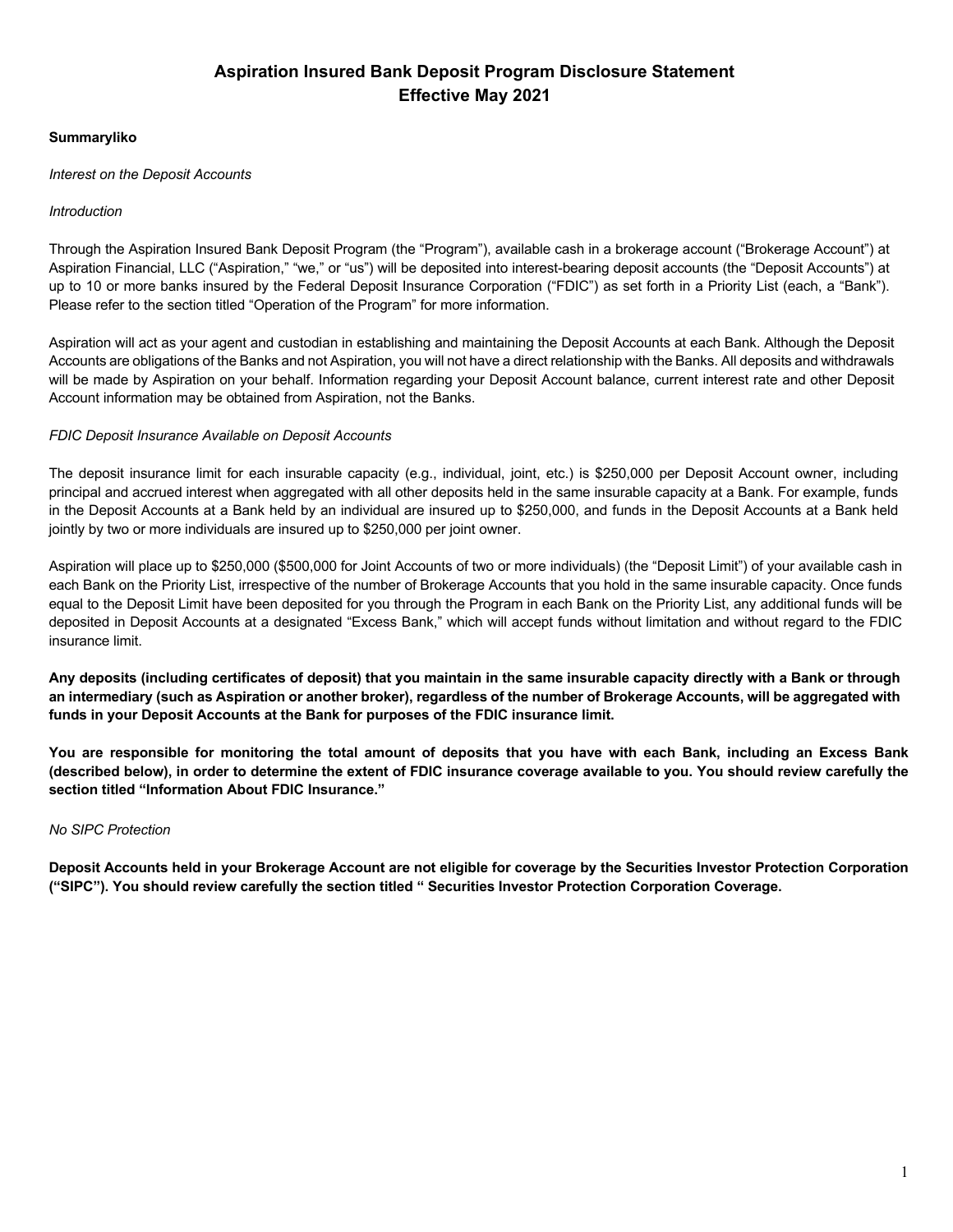#### *Interest on the Deposit accounts*

Current interest rates are available by logging in to our web site at www.aspiration.com. The Banks do not have to offer the highest rates available or rates comparable to money market mutual fund ("Money Fund") yields. By comparison, Money Funds generally seek to achieve the highest rate of return consistent with their investment objectives, which can be found in their prospectuses. Please refer to the section titled "Interest on Balances in the Deposit Accounts" for more information.

### *Fees*

Each Bank will pay Aspiration a fee equal to a percentage of the average daily deposit balance in your Deposit Accounts at the Bank. This fee will affect the interest rate offered by the Bank.

Aspiration reserves the right to increase, decrease, or waive all or part of these fees at any time.

## *Prior Written Notice of Withdrawal*

Federal banking regulations require the Banks to reserve the right to require seven (7) days' prior notice before permitting transfers or withdrawals from the Deposit Accounts. The Banks have indicated that they currently have no intention of exercising this right.

## **Eligibility for the Program**

Aspiration may, in its sole discretion, establish eligibility criteria for the Program.

## **Operation of the Program**

## *Priority List*

The Priority List of available Banks into which your funds may be deposited are available by logging on to our website at www.aspiration.com or by contacting us at 1-800-683-8529. Aspiration may deposit your funds into any of the Banks listed on the Priority List, in any order, with the exception of Banks the customer has requested to be ineligible to receive funds. You should review the Priority List carefully.

The Priority List will designate an Excess Bank, which will accept your funds without limit and without regard to the FDIC insurance limit if all Banks on the Priority List have received funds up to the Deposit Limit.

You may not change the order of the Banks on the Priority List. However, you may at any time designate a Bank, except as noted below, as ineligible to receive your funds. This will result in your funds being deposited into Deposit Accounts at the next Bank on the Priority List. In addition, you may at any time instruct us to remove your funds from a Bank, close your Deposit Accounts with the Bank, and designate the Bank as ineligible to receive future deposits. Excess Banks cannot be designated as ineligible to receive customer funds. Unless you direct us to place your funds in a different investment, your funds from a closed Deposit Account will be deposited in Deposit Accounts at the first available Bank set forth on the Priority List, as amended by you.

You may not designate the Excess Bank(s) as ineligible to receive your funds. However, remaining Banks on the Priority List may be designated as ineligible to receive your funds.

If you wish to designate a Bank as ineligible to receive your funds, please contact us at 1-800-683-8529.

As described below under "Changes to the Priority List," the Priority List may be changed. In general, you will receive prior notification of changes to the Priority List. However, under certain limited circumstances, prior notification may not be possible.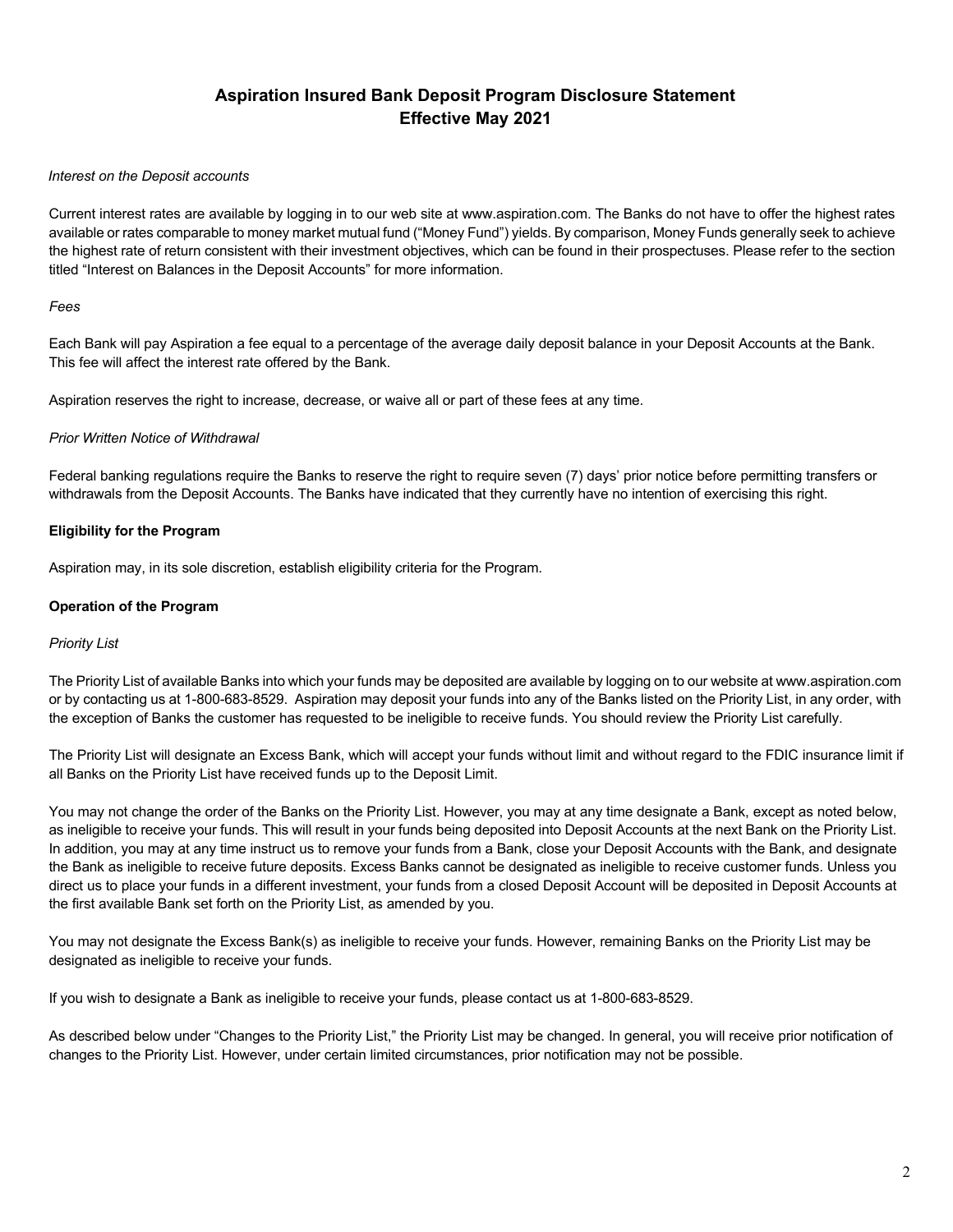### *Establishment of, and Deposits Into, the Deposit Accounts*

The Program makes available to you a money market deposit account ("MMDA") – a type of savings deposit – and a linked transaction account ("TA") at one or more of the Banks. The MMDAs and TAs are non-transferable.

When funds are first available for deposit, Aspiration, as your agent, will open an MMDA and a linked TA on your behalf at one or more of the Banks on the then-current Priority List in the order set forth on the Priority List. Once your funds in the Deposit Accounts at a Bank reach the Deposit Limit, Aspiration, as your agent, will open an MMDA and TA for you at the next Bank on the Priority List and place your additional funds in that Bank.

In the event that you have deposits equal to the Deposit Limit in the Deposit Accounts at each of the available Banks on the Priority List, excess funds will be swept into the Excess Bank, which will accept your funds without limit and without regard to the FDIC insurance limit. It is your obligation to monitor the funds you have on deposit at an Excess Bank. You may at any time direct us to withdraw funds from the Excess Bank and place them in another investment.

## *Withdrawal Procedures*

All withdrawals necessary to satisfy debits in your Brokerage Account will be made by your agent. A debit is created to satisfy a securities purchase or a request for a withdrawal of funds from your Brokerage Account and, if applicable, when you write a check on your Brokerage Account, make payments via the online bill pay service, or withdraw funds through your debit card. Checks written on your Brokerage Account are not drawn directly against the Deposit Accounts established for you at the Banks.

All withdrawals will be made from your TA. If a withdrawal of funds from your Deposit Accounts is necessary to satisfy a debit, funds will be withdrawn from your TAs at the Banks on the Priority List beginning with the lowest priority Bank on the Priority List at which your funds have been deposited. If there are insufficient funds at that Bank, funds will be withdrawn from each Bank in the sequence (lowest priority to highest priority) until the debit is satisfied. If funds in the TA at a Bank from which funds are being withdrawn are insufficient to satisfy a debit, funds in the related MMDA at that Bank will be transferred to the TA to satisfy the debit, plus funds to maintain any TA "threshold" amount that Aspiration, in its discretion, may determine to be maintained in your TA to satisfy debits in your Brokerage Account. If there are insufficient funds in the Deposit Accounts at the Banks on the Priority List to satisfy the debit, Aspiration will withdraw funds from other available sources as described in your Brokerage Account Agreement.

Federal banking regulations limit the transfers from an MMDA to a total of six (6) during a monthly statement cycle. At any point during a monthly statement cycle in which transfers from an MMDA at a Bank have reached the applicable limit, all funds will be transferred from that MMDA to the linked TA at the Bank until the end of the monthly statement cycle. Deposits for the remainder of the monthly statement cycle into this Bank will be made to the TA. At the beginning of the next monthly statement cycle, funds on deposit in the TA will be transferred to the MMDA, minus any threshold amount to be maintained in the TA. The limits on MMDA transfers will not limit the number of withdrawals you can make from funds on deposit at a Bank or the amount of FDIC insurance coverage for which you are eligible.

## *Changes to the Priority List*

Aspiration may change the number of Banks on your Priority List by adding Banks to, or deleting Banks from, your Priority List. One or more of the Banks included on your Priority List may be replaced with a Bank not previously included on the Priority List, and the order of Banks on the Priority List may change. In general, you will receive notification in advance of such changes and have an opportunity to designate a Bank as ineligible to receive your deposits before any funds are deposited into a new Bank. However, if a Bank is unable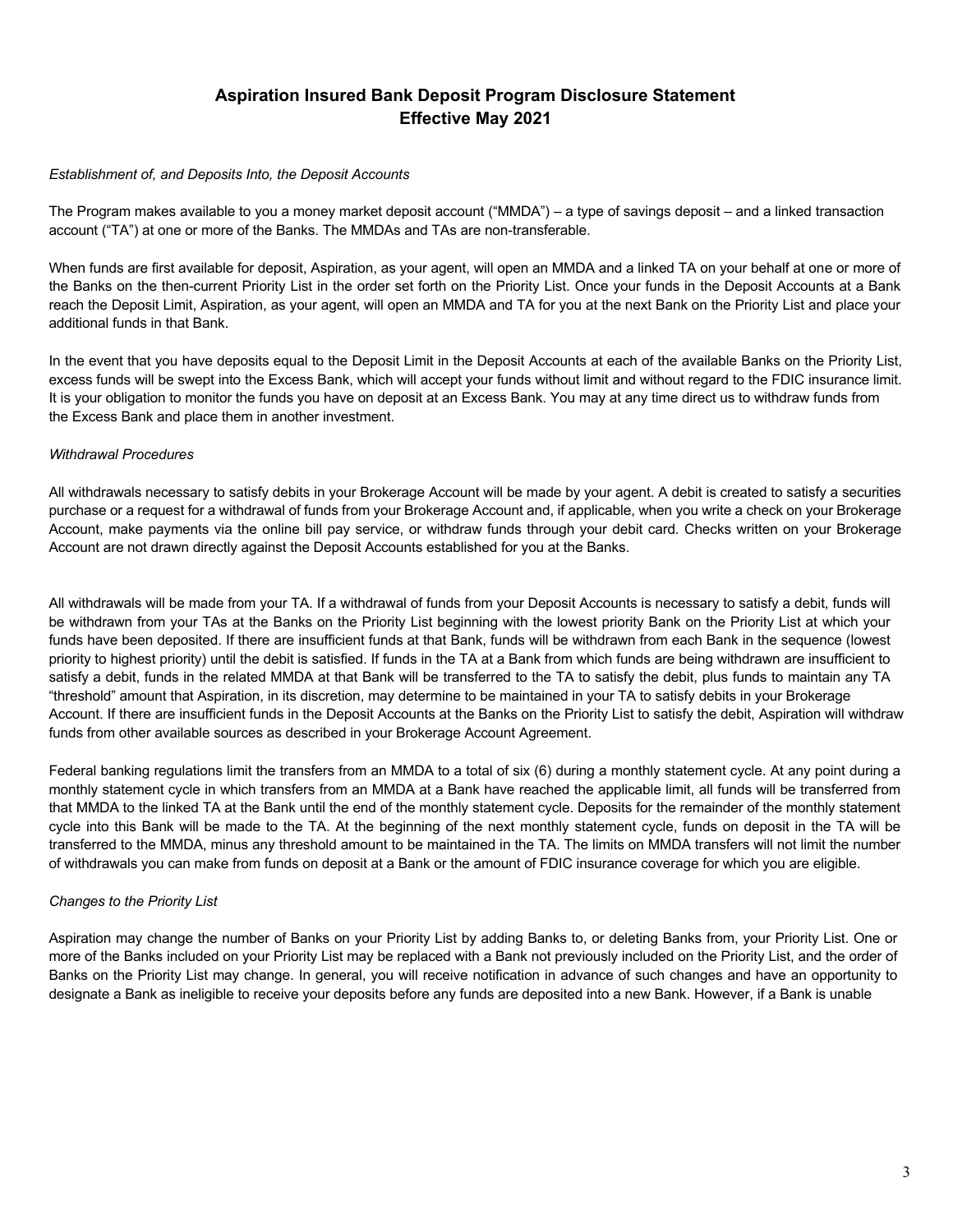accept deposits for regulatory or other reasons, Aspiration may not be able to provide you with advance notice. Aspiration will provide you notice of such changes as soon as practicable.

In the event that the order of Banks on the Priority List is changed, on the day on which the revised Priority List is effective, your previously deposited funds will be reallocated among the Banks on the revised Priority List in accordance with the deposit procedures described above under "Establishment of, and Deposits Into, the Deposit Accounts," unless a given Bank on the revised Priority List is temporarily unable to accept deposits for regulatory or other reasons. In such case, that Bank will not have funds reallocated to it in accordance with the deposit procedures set forth above. When the Bank that could not accept your funds is again able to accept your funds, available cash balances in your Brokerage Account will be placed in that Bank in accordance with the standard deposit procedures. Other than as described above, deposits and withdrawals of your funds made after a change to the Priority List will occur as described above under "Establishment of, and Deposits Into, the Deposit Accounts" and "Withdrawal Procedures," respectively.

If a Bank on the Priority List is temporarily unable to accept deposits, funds deposited in other Banks on the Priority List while it is unable to accept deposits will not be reallocated to it when it is able to accept deposits. This could result in a Bank on the Priority List temporarily having a smaller deposit balance than Banks in a lower priority position on the Priority List.

If a Bank at which you have Deposit Accounts no longer makes the Deposit Accounts available, you will be notified by Aspiration and given the opportunity to establish a direct depository relationship with the Bank, subject to its rules with respect to establishing and maintaining deposit accounts. If you choose not to establish a direct depository relationship with the Bank, your funds will be transferred to the next available Bank on the Priority List. The consequences of maintaining a direct depository relationship with a Bank are discussed below under "Information About Your Relationship With Aspiration and the Banks – Relationship With Aspiration."

## **Changes to the Program**

In addition to the changes to the Priority List, as discussed above, Aspiration may modify the Program at any time by changing the terms and conditions upon notice to you.

#### **Interest on Balances in the Deposit Accounts**

Your MMDA and TA at each Bank will earn the same interest rate. All Banks will pay the same rate of interest on the Deposit Accounts. The interest rates on the Deposit Accounts will be determined by the amount the Banks are willing to pay on the Deposit Accounts minus the fees paid to Aspiration as set forth below under "Information About Your Relationship With Aspiration and the Banks – Fees to Aspiration."

You may access our web site by logging in at www.aspiration.com to determine the current interest rate on the Deposit Accounts. Interest rates may change daily and will be available on the business day the rates are set. Interest will accrue on Deposit Account balances from the day funds are deposited into the Deposit Accounts at a Bank through the business day preceding the date of withdrawal from the Deposit Accounts at the Bank. Interest will be compounded daily and credited monthly.

The Banks do not have to offer the highest rates available or rates comparable to Money Fund yields.

The interest rates paid with respect to the Deposit Accounts at a Bank may be higher or lower than the interest rates available to depositors making deposits directly with a Bank or other depository institutions in comparable accounts and for investments in money funds and other cash equivalent investments available through Aspiration. You should compare the terms, interest rates, required minimum amounts, and other features of the Program with other accounts and alternative investments.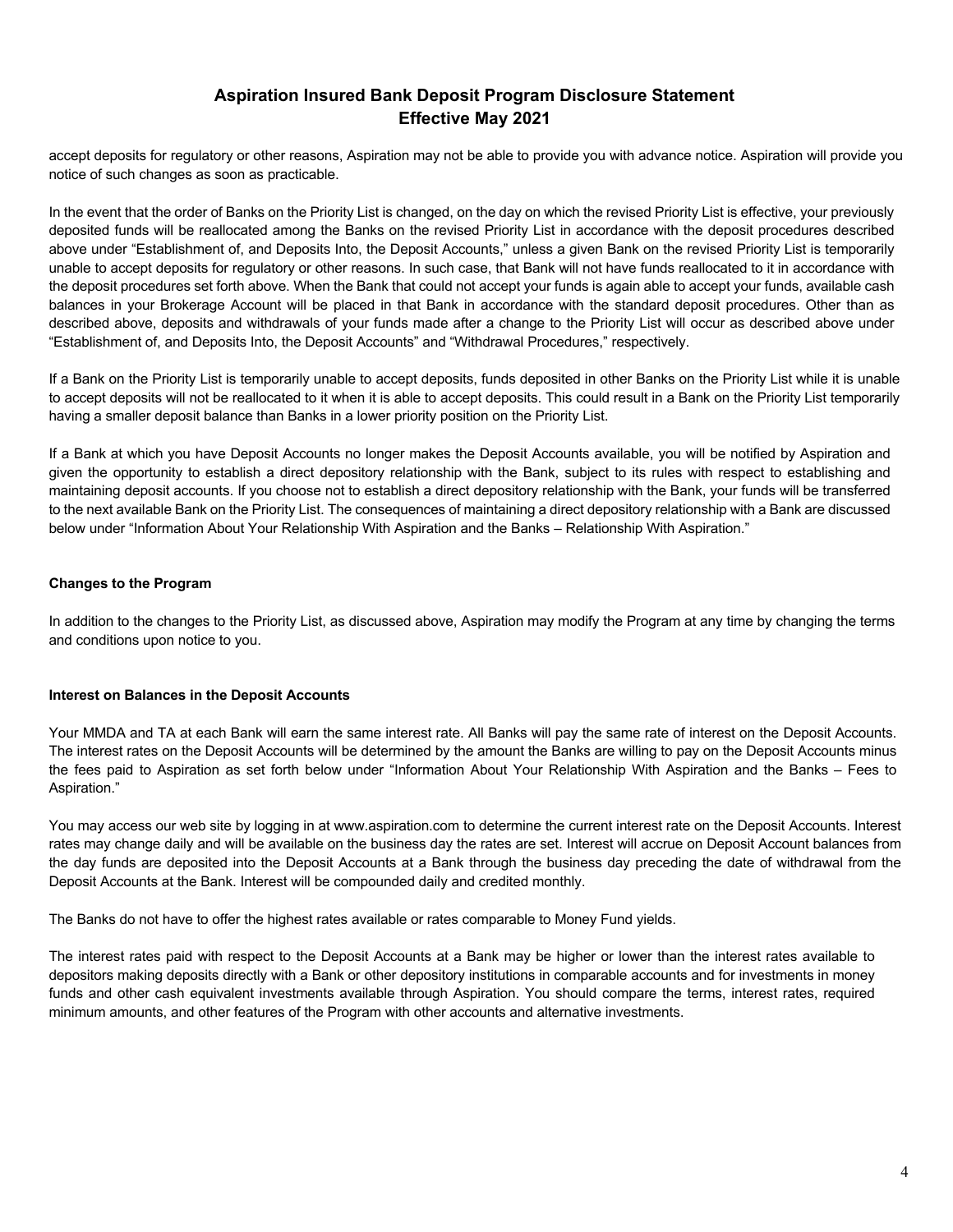#### **Information About Your Deposit Accounts**

You will not receive trade confirmations. All transactions in your Deposit Accounts will be confirmed on your periodic Brokerage Account statement.

For each statement period, your Brokerage Account statement will reflect:

- Deposits and withdrawals made through the Program
- The opening and closing balances of the Deposit Accounts at each Bank
- The amount of interest earned on Deposit Account balances and the interest rate at the end of the statement period

Aspiration, and not the Banks, is responsible for the accuracy of your statement. Aspiration can assist you in understanding your Brokerage Account statement and can answer any questions you may have about your statement.

You may obtain information about your Deposit Accounts, including balances and the current interest rates, by accessing your Brokerage Account by logging in at www.aspiration.com.

#### **Notices**

All notices may be made electronically as set forth in the E-Sign Agreement.

#### **Information About Your Relationship With Aspiration and the Banks**

## *Relationship With Aspiration*

Aspiration is acting as your agent in establishing, and as your custodian in holding, the Deposit Accounts at each Bank, depositing funds into the Deposit Accounts, withdrawing funds from the Deposit Accounts, and transferring funds among the Deposit Accounts. Deposit Account ownership will be evidenced by a book entry on the account records of each Bank and by records maintained by Aspiration as your custodian. No evidence of ownership, such as a passbook or certificate, will be issued to you. Your Brokerage Account statements will reflect the balances in your Deposit Accounts at the Banks. You should retain the Brokerage Account statements for your records. You may, at any time, obtain information about your Deposit Accounts by contacting us at 1-800- 683-8529.

Unless you establish the Deposit Accounts directly with a Bank, as described below, all transactions with respect to your Deposit Accounts must be directed by Aspiration, and all information concerning your Deposit Accounts can only be obtained from Aspiration. The Banks have no obligation to accept instructions from you with respect to your Deposit Accounts or provide you with information concerning your Deposit Accounts.

Aspiration may, in its sole discretion, terminate your use of the Program as a sweep investment option. If Aspiration terminates your use of the Program as a sweep investment option, you may establish a direct depository relationship with each Bank, subject to its rules with respect to maintaining deposit accounts.

Similarly, if you decide to terminate your participation in the Program, you may establish a direct relationship with each Bank by requesting to have your Deposit Accounts established in your name at each Bank subject to each Bank's rules with respect to establishing and maintaining deposit accounts.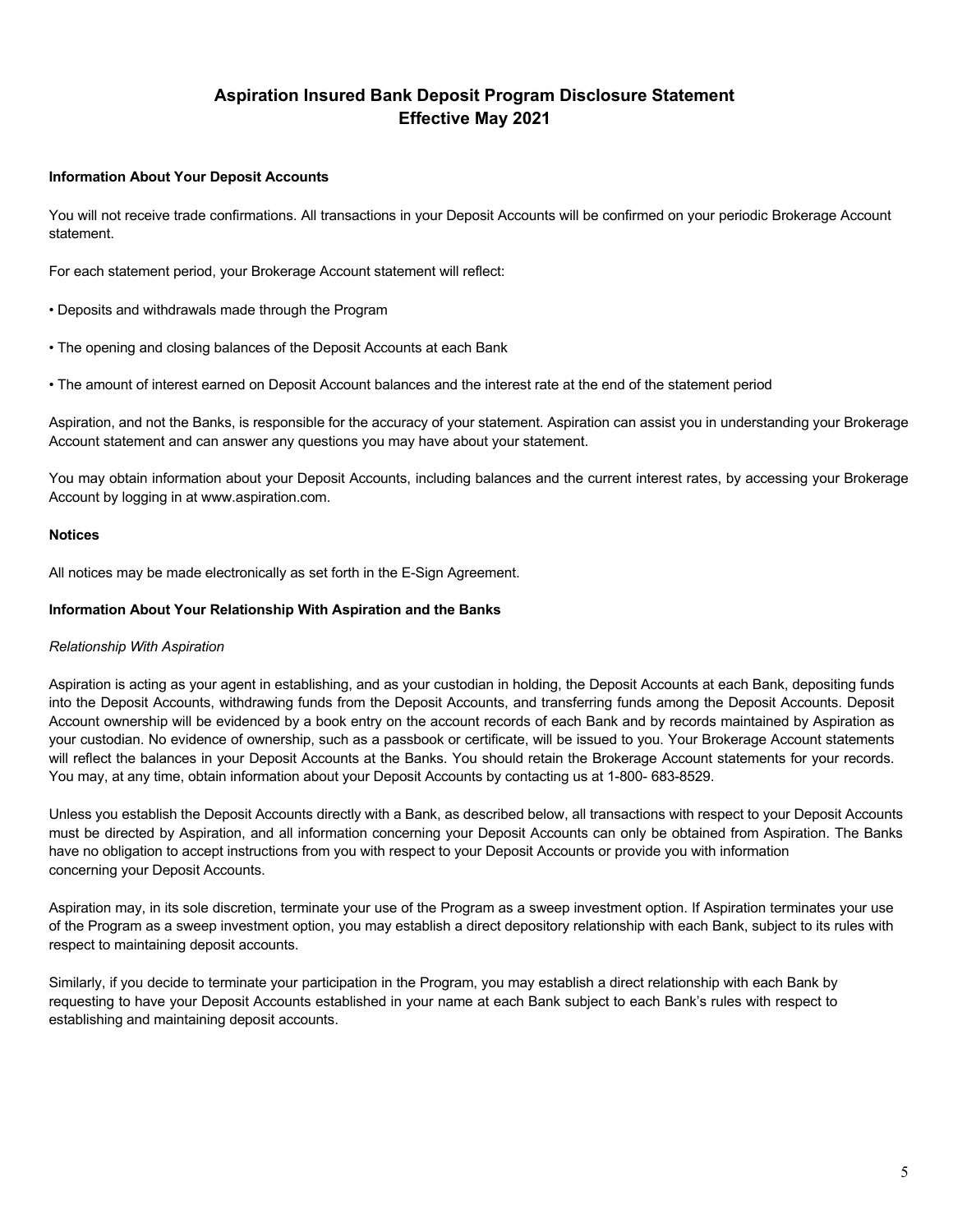Establishing your Deposit Accounts in your name at a Bank will separate the Deposit Accounts from your Brokerage Account. Your Deposit Account balances will no longer be reflected in your Brokerage Account statement, and Aspiration will have no further responsibility concerning your Deposit Accounts.

#### *Relationship With the Banks*

As described above, you will not have a direct account relationship with the Banks. However, each Deposit Account constitutes an obligation of a Bank and is not directly or indirectly an obligation of Aspiration. You can obtain publicly available financial information concerning each Bank at www.ffiec.gov/nic or by contacting the FDIC Public Information Center by mail at L. William Seidman Center, Virginia Square, 3501 North Fairfax Drive, Arlington, Virginia 22226 or by phone at (703) 562-2200. Aspiration does not guarantee in any way the financial condition of the Banks or the accuracy of any publicly available financial information concerning such Banks.

#### *Fees to Aspiration*

Each Bank will pay Aspiration a fee equal to a percentage of the average daily deposit balance in your Deposit Accounts at the Bank. The amount of fee received by Aspiration will affect the interest rate paid by the Bank on your Deposit Account balances. The fee paid to Aspiration by each Bank may be the entire amount that the Bank is willing to pay in connection with the Deposit Accounts.

In its discretion, Aspiration may reduce its fee and may vary the fee by client or client group. The fee may vary from Bank to Bank.

#### **Information About FDIC Insurance**

#### *Deposit Insurance: General*

The Deposit Accounts (including principal and accrued interest) are insured by the FDIC, an independent agency of the U.S. Government, up to \$250,000 for all deposits held in the same insurable capacity. Generally, any accounts or deposits that you may maintain directly with a particular Bank, or through any other intermediary, in the same insurable capacity in which the Deposit Accounts are maintained would be aggregated with the Deposit Accounts for purposes of the \$250,000 FDIC insurance limit. In the event a Bank fails, the Deposit Accounts are insured, up to \$250,000, for principal and interest accrued to the date the Bank is closed.

Under certain circumstances, if you become the owner of deposits at a Bank because another depositor dies, beginning six (6) months after the death of the depositor, the FDIC will aggregate those deposits for purposes of the \$250,000 FDIC insurance limit with any other deposits that you own in the same insurable capacity at the Bank. Examples of accounts that may be subject to this FDIC policy include joint accounts, "payable on death" accounts, and certain trust accounts. The FDIC provides a six-month "grace period" to permit you to restructure your deposits to obtain the maximum amount of deposit insurance for which you are eligible.

You are responsible for monitoring the total amount of deposits that you hold with any one Bank, directly or through an intermediary, in order for you to determine the extent of deposit insurance coverage available to you on your deposits, including the Deposit Accounts.

Aspiration is not responsible for any insured or uninsured portion of the Deposit Accounts or any other deposits.

In the event that federal deposit insurance payments become necessary, payments of principal plus unpaid and accrued interest will be made to you. There is no specific time period during which the FDIC must make insurance payments available, and Aspiration is under no obligation to credit your Brokerage Account with funds in advance of payments received from the FDIC. Furthermore, you may be required to provide certain documentation to Aspiration to provide to the FDIC before insurance payments are made. For example, if you hold deposits as trustee for the benefit of trust participants, you may be required to furnish affidavits and provide indemnities regarding an insurance payment.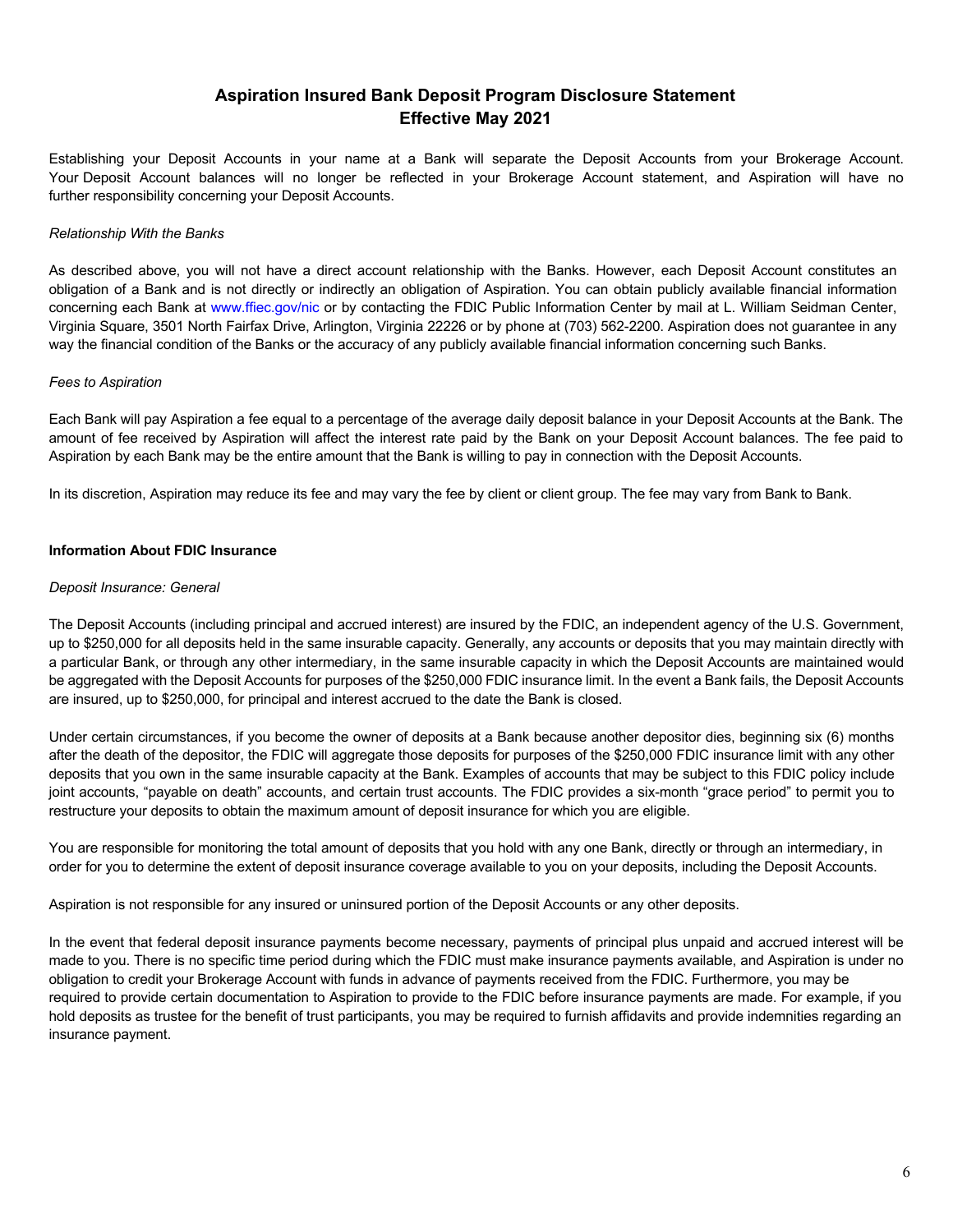If your Deposit Accounts or other deposits at a Bank are assumed by another depository institution pursuant to a merger or consolidation, such deposits will continue to be separately insured from the deposits that you might have established with the acquiror until (i) the maturity date of any time deposits that were assumed or (ii) with respect to deposits that are not time deposits, the expiration of a six-month period from the date of the acquisition. Thereafter, any assumed deposits will be aggregated with your existing deposits with the acquiror held in the same capacity for purposes of federal deposit insurance. Any deposit opened at the acquiror after the acquisition will be aggregated with deposits established with the acquiror for purposes of federal deposit insurance.

The application of the \$250,000 FDIC insurance limit is illustrated by several common factual situations discussed below.

## *Individual Customer Accounts.*

Deposits of any one Bank held by an individual in an account in the name of an agent or nominee of such individual (such as the Deposit Accounts held through Aspiration) or held by a custodian (for example, under the Uniform Gifts to Minors Act or the Uniform Transfers to Minors Act) are not treated as owned by the agent, nominee, or custodian, but are added to other deposits of such individual held in the same insurable capacity (including funds held in a sole proprietorship) and are insured up to \$250,000 in the aggregate. Deposits held through a qualified tuition savings program (e.g., 529 Plan) will be insured as deposits of the participant and aggregated with other deposits of the participant if the arrangement and the name of the participant are identified on Aspiration's account records.

#### *Joint Accounts.*

An individual's interest in deposits of any one Bank held under any form of joint ownership valid under applicable state law may be insured up to \$250,000 in the aggregate, separately and in addition to the \$250,000 allowed on other deposits individually owned by any of the co-owners of such accounts (hereinafter referred to as a "Joint Account"). For example, a Joint Account owned by two persons would be eligible for insurance coverage of up to \$500,000 (\$250,000 for each person), subject to aggregation with each owner's interests in other Joint Accounts at the same Bank. Joint Accounts will be insured separately from individually owned accounts only if each of the co- owners is an individual person and has a right of withdrawal on the same basis as the other co-owners.

## *Revocable Trust Accounts.*

Deposits of any one Bank held in a "revocable trust" are generally insured up to \$250,000 per beneficiary if the beneficiary is a natural person, charity, or other non-profit organization. There are two types of revocable trusts recognized by the FDIC.

*Informal revocable trusts* include accounts in which the owner evidences an intent that at his or her death the funds shall belong to one or more specified beneficiaries. These trusts may be referred to as a "Totten trust" account, "payable upon death" account, or "transfer on death" account. Each beneficiary must be included in Aspiration's account records.

*Formal revocable* trusts are written trust arrangements in which the owner retains ownership and control of the assets and designation of beneficiaries during his or her lifetime. The trusts may be referred to as "living" or "family" trusts. The beneficiaries of a formal revocable trust do not need to be included in Aspiration's account records.

Under FDIC rules, FDIC coverage will be \$250,000 per beneficiary, multiplied by the number of beneficiaries, regardless of the proportional interest of each beneficiary in the revocable trust. However, if the trust has more than \$1,250,000 in deposits at any one Bank and more than five beneficiaries, the funds will be insured for the greater of \$1,250,000 or the aggregate amount of all beneficiaries' proportional interests, limited to \$250,000 per beneficiary.

Deposits in all revocable trusts of the same owner – informal and formal – at the same Bank will be aggregated for insurance purposes. A